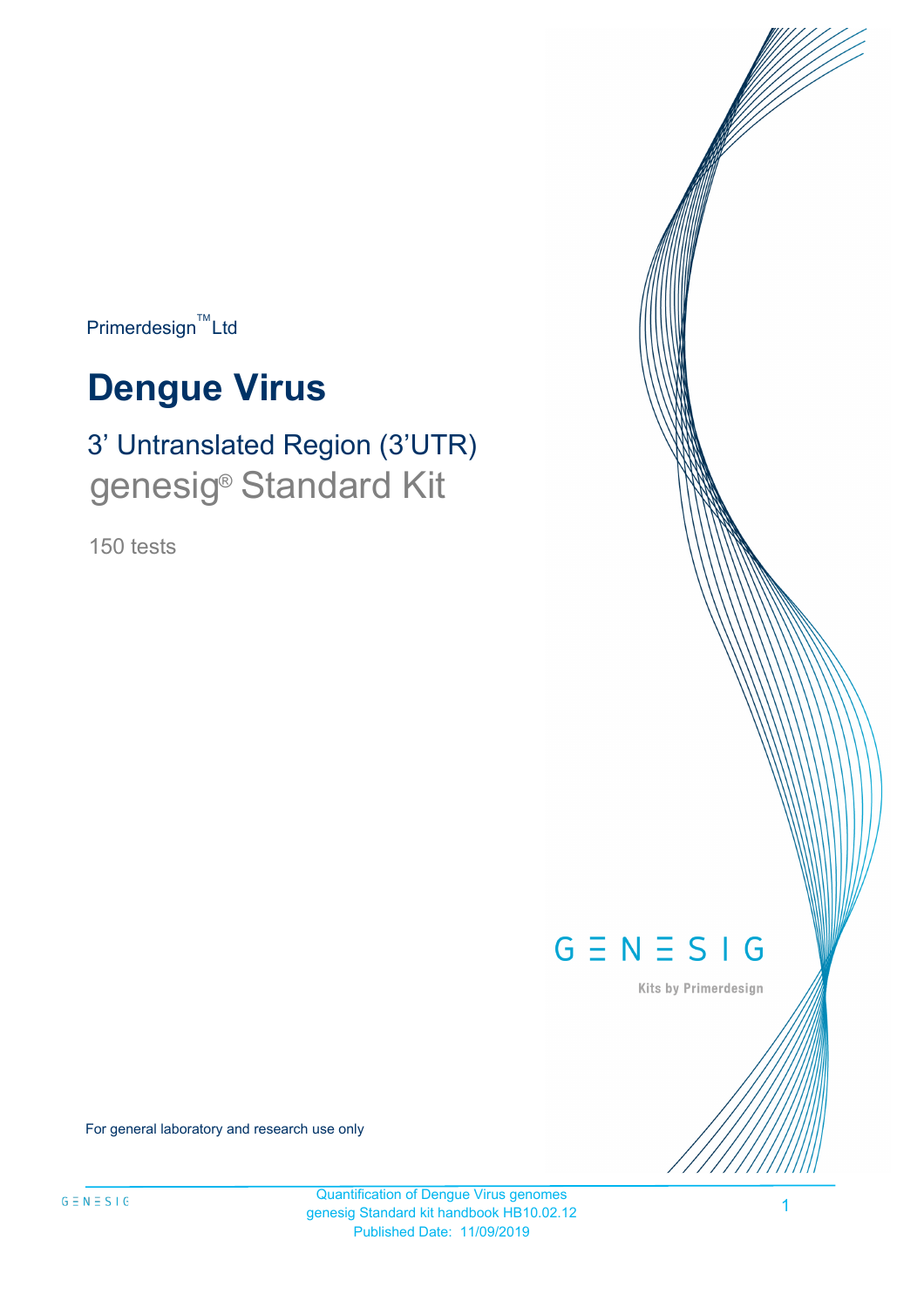## Introduction to Dengue Virus

Dengue (DF) and dengue hemorrhagic fever (DHF) are caused by one of four closely related, but antigenically distinct, virus serotypes (DEN-1, DEN-2, DEN-3, and DEN-4), of the genus Flavivirus. Infection with one of these serotypes provides immunity to only that serotype for life, so persons living in a dengue-endemic area can have more than one dengue infection during their lifetime. DF and DHF are primarily diseases of tropical and sub tropical areas, and the four different dengue serotypes are maintained in a cycle that involves humans and the Aedes mosquito. However, Aedes aegypti, a domestic, day-biting mosquito that prefers to feed on humans, is the most common Aedes species. Infections produce a spectrum of clinical illness ranging from a nonspecific viral syndrome to severe and fatal hemorrhagic disease. Important risk factors for DHF include the strain of the infecting virus, as well as the age, and especially the prior dengue infection history of the patient.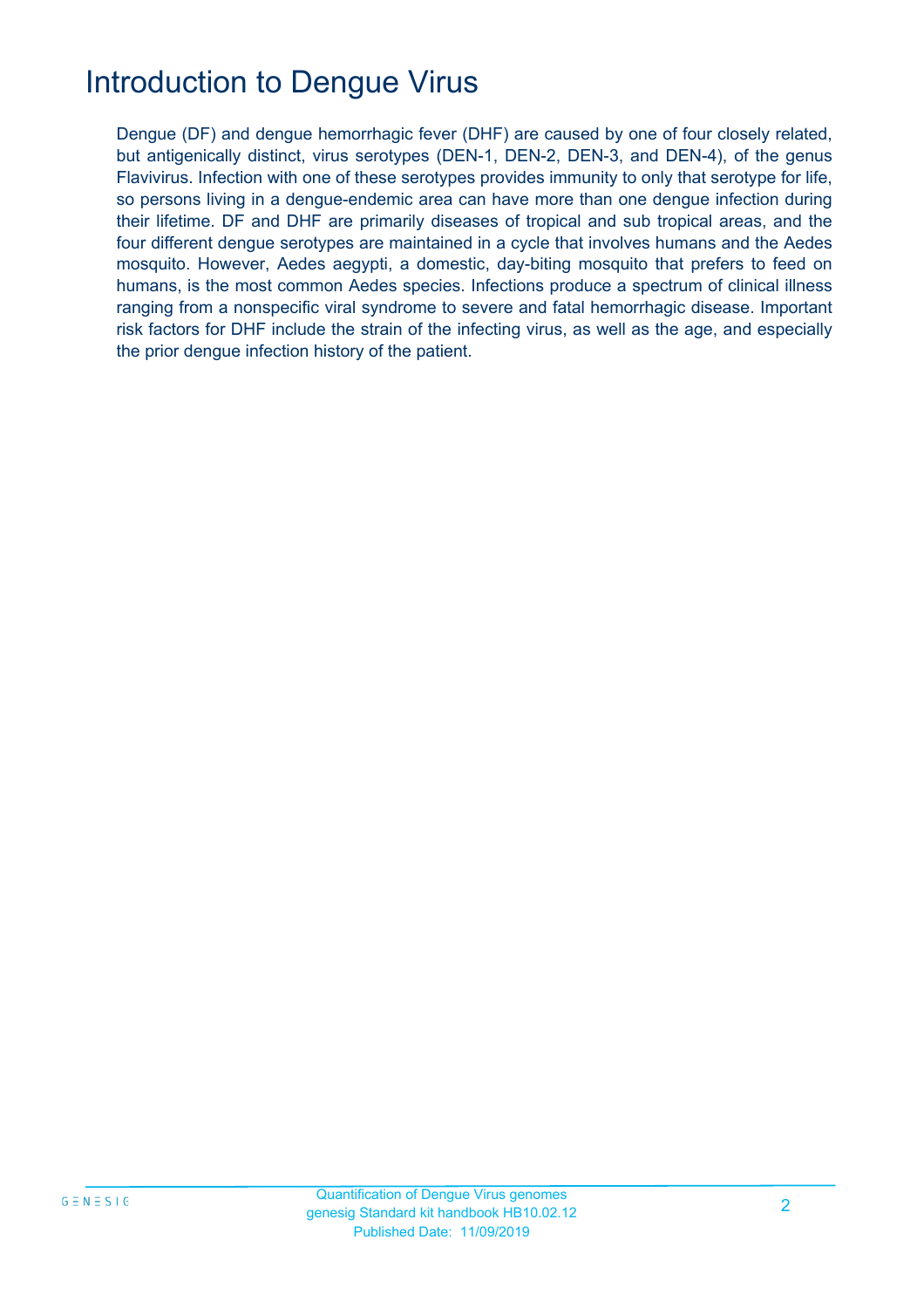## **Specificity**

The Primerdesign genesig Kit for Dengue Virus (Dengue) genomes is designed for the in vitro quantification of Dengue genomes. The kit is designed to have a broad detection profile. Specifically, the primers represent 100% homology with over 95% of the NCBI database reference sequences available at the time of design.

The dynamics of genetic variation means that new sequence information may become available after the initial design. Primerdesign periodically reviews the detection profiles of our kits and when required releases new versions.

The primers and probe sequences in this kit have 100% homology with over 95% of reference sequences contained in the NCBI database.

If you require further information, or have a specific question about the detection profile of this kit then please send an e.mail to enquiry@primerdesign.co.uk and our bioinformatics team will answer your question.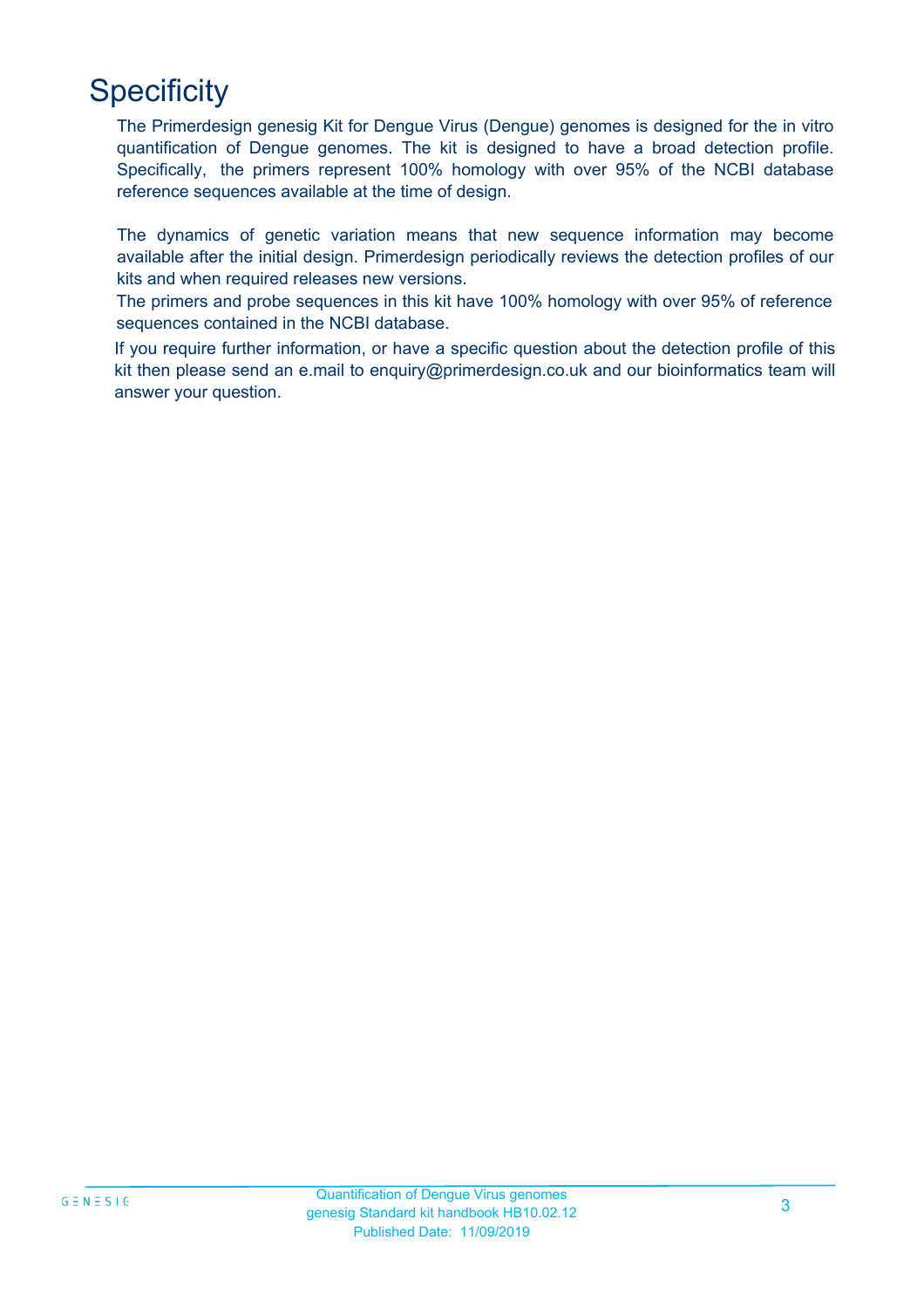## Kit contents

- **Dengue specific primer/probe mix (150 reactions BROWN)** FAM labelled
- **Dengue positive control template (for Standard curve RED)**
- **RNase/DNase free water (WHITE)** for resuspension of primer/probe mixes
- **Template preparation buffer (YELLOW)** for resuspension of positive control template and standard curve preparation

## **Reagents and equipment to be supplied by the user**

#### **Real-time PCR Instrument**

#### **Extraction kit**

This kit is recommended for use with genesig Easy DNA/RNA Extraction kit. However, it is designed to work well with all processes that yield high quality RNA and DNA with minimal PCR inhibitors.

**oasigTM lyophilised OneStep or Precision**®**PLUS OneStep 2X RT-qPCR Master Mix** Contains complete OneStep RT-qPCR master mix

**Pipettors and Tips**

**Vortex and centrifuge**

**Thin walled 1.5 ml PCR reaction tubes**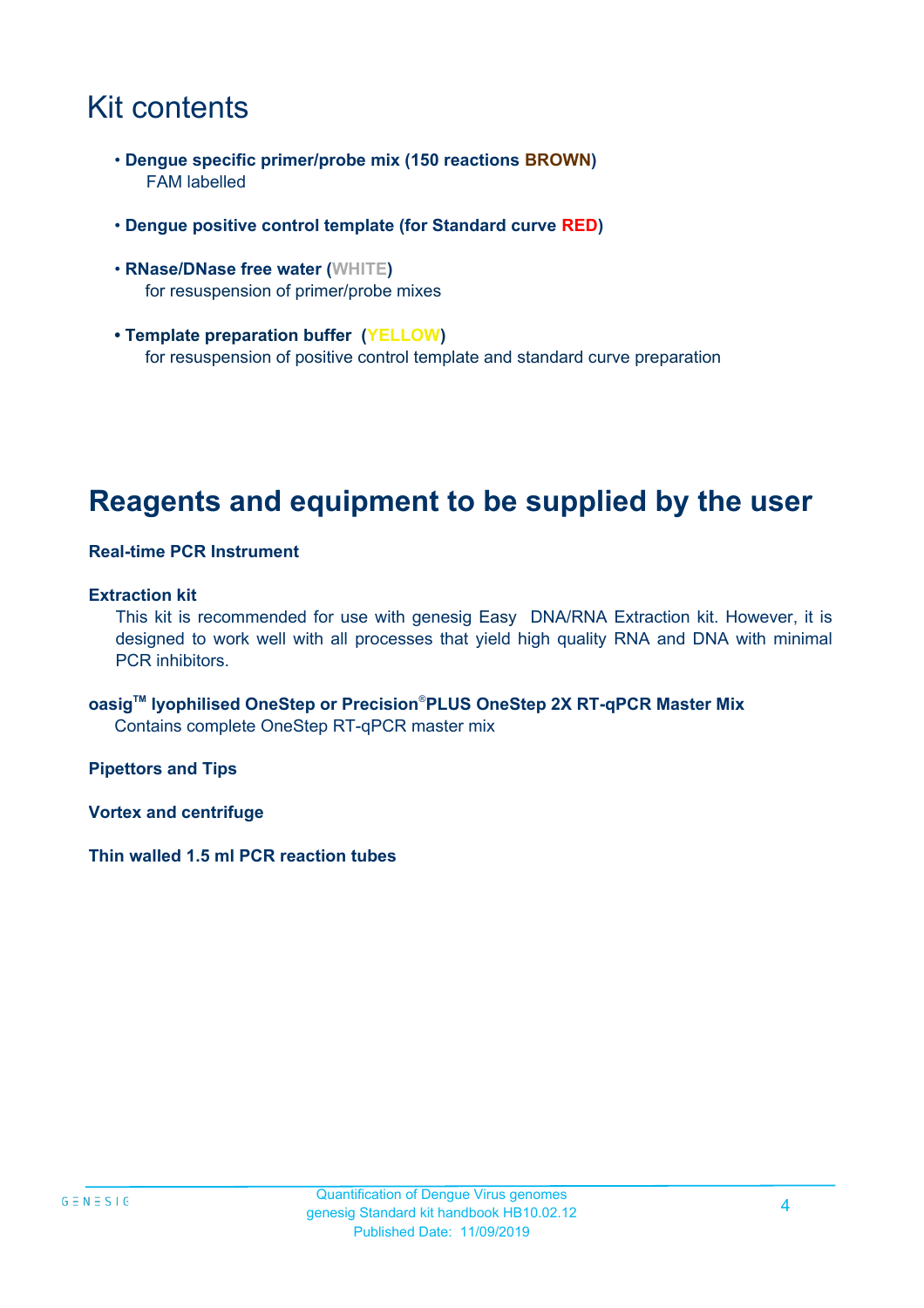### Kit storage and stability

This kit is stable at room temperature but should be stored at -20ºC on arrival. Once the lyophilised components have been resuspended they should not be exposed to temperatures above -20°C for longer than 30 minutes at a time and unnecessary repeated freeze/thawing should be avoided. The kit is stable for six months from the date of resuspension under these circumstances.

If a standard curve dilution series is prepared this can be stored frozen for an extended period. If you see any degradation in this serial dilution a fresh standard curve can be prepared from the positive control.

Primerdesign does not recommend using the kit after the expiry date stated on the pack.

### Suitable sample material

All kinds of sample material suited for PCR amplification can be used. Please ensure the samples are suitable in terms of purity, concentration, and RNA/DNA integrity. Always run at least one negative control with the samples. To prepare a negative-control, replace the template RNA sample with RNase/DNase free water.

### Dynamic range of test

Under optimal PCR conditions genesig Dengue detection kits have very high priming efficiencies of >90% and can detect less than 100 copies of target template.

### Notices and disclaimers

This product is developed, designed and sold for research purposes only. It is not intended for human diagnostic or drug purposes or to be administered to humans unless clearly expressed for that purpose by the Food and Drug Administration in the USA or the appropriate regulatory authorities in the country of use. During the warranty period Primerdesign genesig detection kits allow precise and reproducible data recovery combined with excellent sensitivity. For data obtained by violation to the general GLP guidelines and the manufacturer's recommendations the right to claim under guarantee is expired. PCR is a proprietary technology covered by several US and foreign patents. These patents are owned by Roche Molecular Systems Inc. and have been sub-licensed by PE Corporation in certain fields. Depending on your specific application you may need a license from Roche or PE to practice PCR. Additional information on purchasing licenses to practice the PCR process may be obtained by contacting the Director of Licensing at Roche Molecular Systems, 1145 Atlantic Avenue, Alameda, CA 94501 or Applied Biosystems business group of the Applera Corporation, 850 Lincoln Centre Drive, Foster City, CA 94404. In addition, the 5' nuclease assay and other homogeneous amplification methods used in connection with the PCR process may be covered by U.S. Patents 5,210,015 and 5,487,972, owned by Roche Molecular Systems, Inc, and by U.S. Patent 5,538,848, owned by The Perkin-Elmer Corporation.

### **Trademarks**

Primerdesign™ is a trademark of Primerdesign Ltd.

genesig $^\circledR$  is a registered trademark of Primerdesign Ltd.

The PCR process is covered by US Patents 4,683,195, and 4,683,202 and foreign equivalents owned by Hoffmann-La Roche AG. BI, ABI PRISM® GeneAmp® and MicroAmp® are registered trademarks of the Applera Genomics (Applied Biosystems Corporation). BIOMEK® is a registered trademark of Beckman Instruments, Inc.; iCycler™ is a registered trademark of Bio-Rad Laboratories, Rotor-Gene is a trademark of Corbett Research. LightCycler™ is a registered trademark of the Idaho Technology Inc. GeneAmp®, TaqMan® and AmpliTaqGold® are registered trademarks of Roche Molecular Systems, Inc., The purchase of the Primerdesign™ reagents cannot be construed as an authorization or implicit license to practice PCR under any patents held by Hoffmann-LaRoche Inc.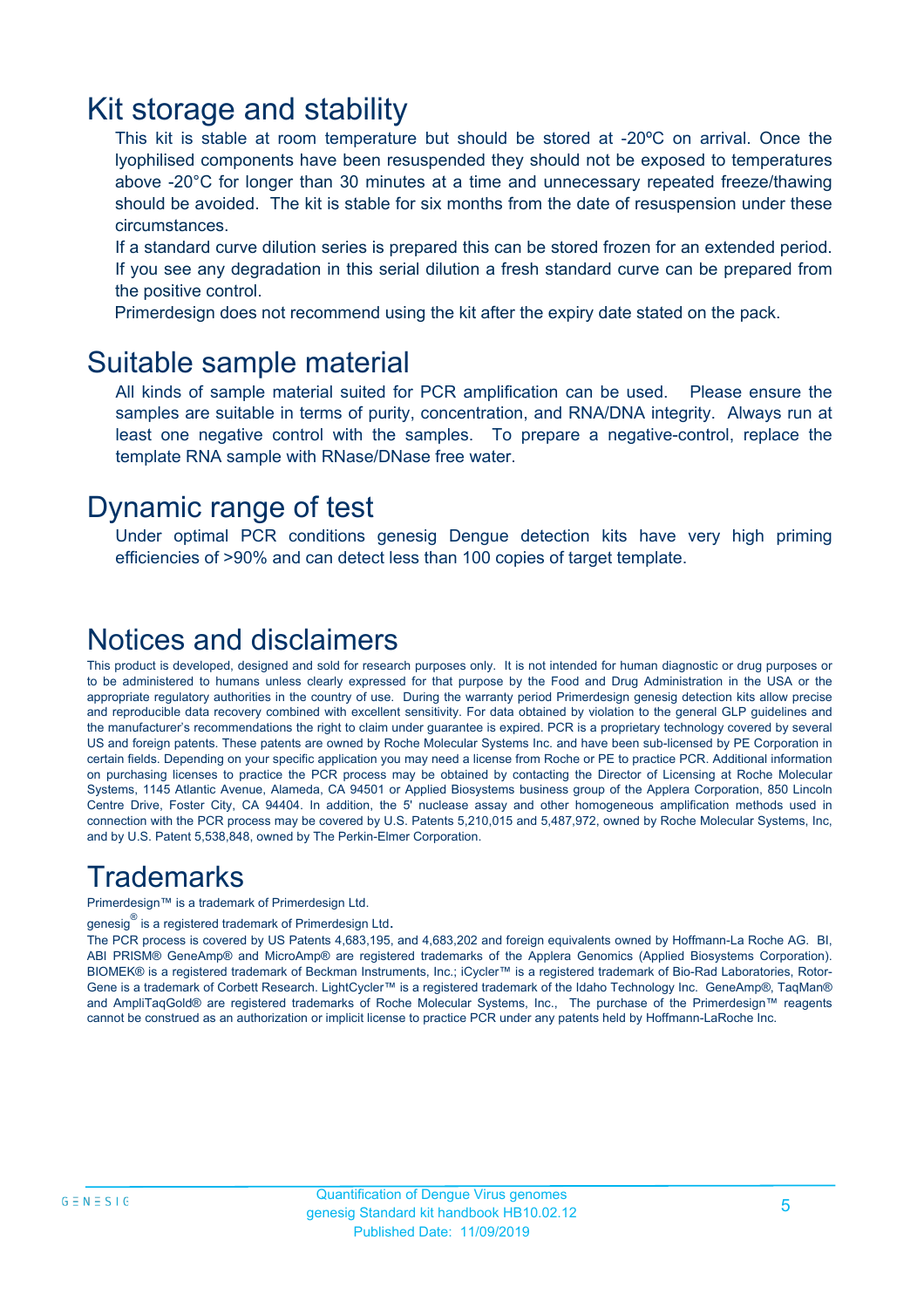## Principles of the test

#### **Real-time PCR**

A Dengue specific primer and probe mix is provided and this can be detected through the FAM channel.

The primer and probe mix provided exploits the so-called TaqMan® principle. During PCR amplification, forward and reverse primers hybridize to the Dengue cDNA. A fluorogenic probe is included in the same reaction mixture which consists of a DNA probe labeled with a 5`-dye and a 3`-quencher. During PCR amplification, the probe is cleaved and the reporter dye and quencher are separated. The resulting increase in fluorescence can be detected on a range of qPCR platforms.

#### **Positive control**

For copy number determination and as a positive control for the PCR set up, the kit contains a positive control template. This can be used to generate a standard curve of Dengue copy number / Cq value. Alternatively the positive control can be used at a single dilution where full quantitative analysis of the samples is not required. Each time the kit is used, at least one positive control reaction must be included in the run. A positive result indicates that the primers and probes for detecting the target Dengue gene worked properly in that particular experimental scenario. If a negative result is obtained the test results are invalid and must be repeated. Care should be taken to ensure that the positive control does not contaminate any other kit component which would lead to false-positive results. This can be achieved by handling this component in a Post PCR environment. Care should also be taken to avoid cross-contamination of other samples when adding the positive control to the run. This can be avoided by sealing all other samples and negative controls before pipetting the positive control into the positive control well.

#### **Negative control**

To validate any positive findings a negative control reaction should be included every time the kit is used. For this reaction the RNase/DNase free water should be used instead of template. A negative result indicates that the reagents have not become contaminated while setting up the run.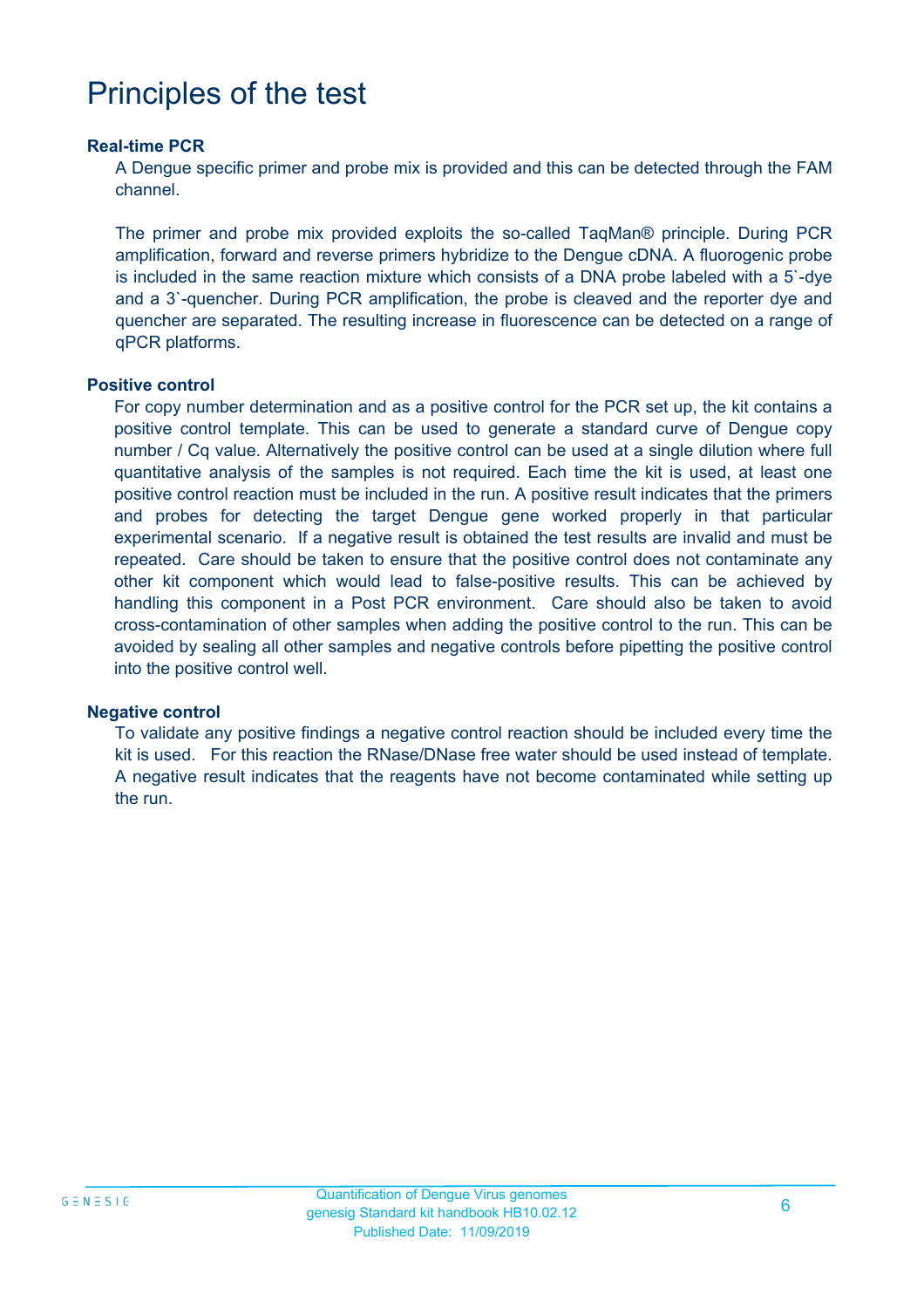### Resuspension protocol

To minimize the risk of contamination with foreign DNA, we recommend that all pipetting be performed in a PCR clean environment. Ideally this would be a designated PCR lab or PCR cabinet. Filter tips are recommended for all pipetting steps.

#### **1. Pulse-spin each tube in a centrifuge before opening.**

This will ensure lyophilised primer and probe mix is in the base of the tube and is not spilt upon opening the tube.

**2. Resuspend the kit components in the RNase/DNase free water supplied, according to the table below:**

To ensure complete resuspension, vortex each tube thoroughly.

| Component - resuspend in water  | <b>Volume</b> |
|---------------------------------|---------------|
| <b>Pre-PCR pack</b>             |               |
| Dengue primer/probe mix (BROWN) | 165 ul        |

#### **3. Resuspend the positive control template in the template preparation buffer supplied, according to the table below:**

To ensure complete resuspension, vortex the tube thoroughly.

| Component - resuspend in template preparation buffer |           |  |
|------------------------------------------------------|-----------|--|
| <b>Post-PCR heat-sealed foil</b>                     |           |  |
| Dengue Positive Control Template (RED) *             | .500 µl l |  |

\* This component contains high copy number template and is a VERY significant contamination risk. It must be opened and handled in a separate laboratory environment, away from the other components.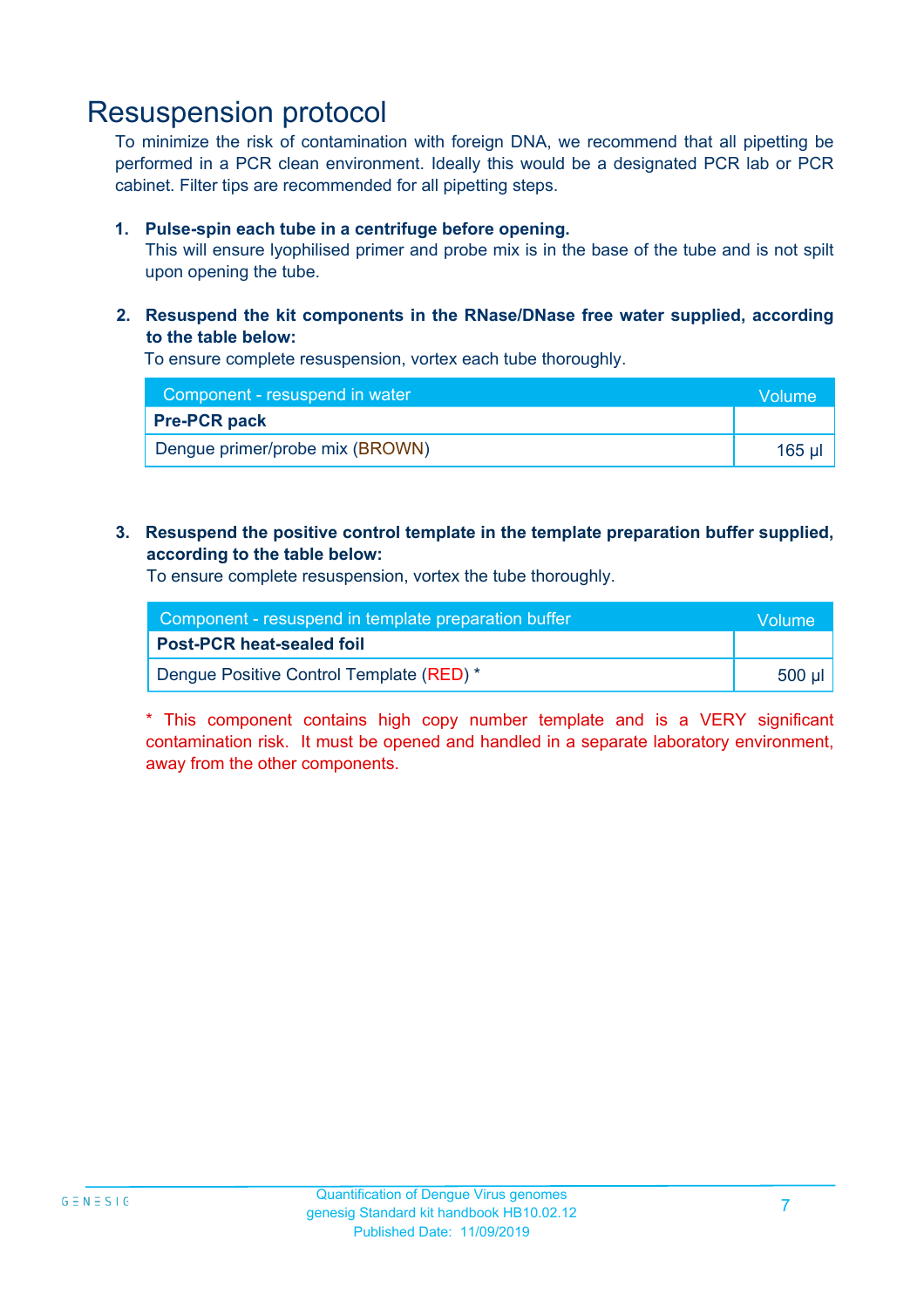## OneStep RT-qPCR detection protocol

A OneStep approach combining the reverse transcription and amplification in a single closed tube is the preferred method. If, however, a two step approach is required see page 10.

#### **For optimum performance and sensitivity.**

All pipetting steps and experimental plate set up should be performed on ice. After the plate is poured proceed immediately to the OneStep amplification protocol. Prolonged incubation of reaction mixes at room temperature can lead to PCR artifacts that reduce the sensitivity of detection.

#### **1. For each RNA sample prepare a reaction mix according to the table below:** Include sufficient reactions for positive and negative controls.

| Component                                                    | Volume       |
|--------------------------------------------------------------|--------------|
| oasig OneStep or PrecisionPLUS OneStep 2X RT-qPCR Master Mix | $10 \mu$     |
| Dengue primer/probe mix (BROWN)                              | 1 ul         |
| <b>RNase/DNase free water (WHITE)</b>                        | $4 \mu$      |
| <b>Final Volume</b>                                          | <u>15 µl</u> |

- **2. Pipette 15µl of this mix into each well according to your qPCR experimental plate set up.**
- **3. Pipette 5µl of RNA template into each well, according to your experimental plate set up.**

For negative control wells use 5µl of RNase/DNase free water. The final volume in each well is 20ul.

**4. If a standard curve is included for quantitative analysis prepare a reaction mix according to the table below:**

| Component                                                    | Volume          |
|--------------------------------------------------------------|-----------------|
| oasig OneStep or PrecisionPLUS OneStep 2X RT-qPCR Master Mix | 10 <sub>µ</sub> |
| Dengue primer/probe mix (BROWN)                              | 1 µl            |
| RNase/DNase free water (WHITE)                               | $4 \mu$         |
| <b>Final Volume</b>                                          | $15$ µ          |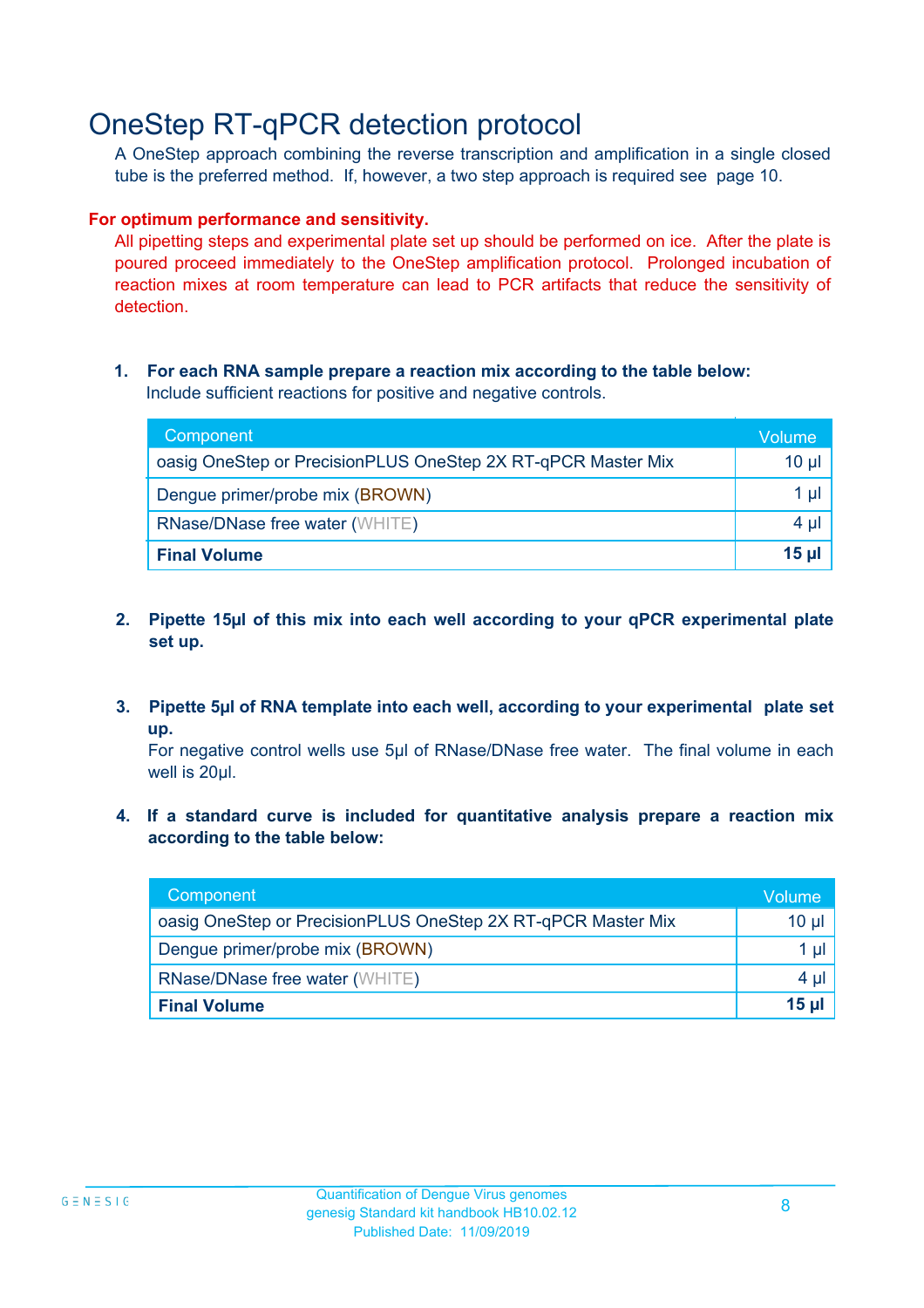#### **5. Preparation of standard curve dilution series**

- 1) Pipette 90µl of template preparation buffer into 5 tubes and label 2-6
- 2) Pipette 10µl of Positive Control Template (RED) into tube 2
- 3) Vortex thoroughly
- 4) Change pipette tip and pipette 10µl from tube 2 into tube 3
- 5) Vortex thoroughly

Repeat steps 4 and 5 to complete the dilution series

| <b>Standard Curve</b>         | <b>Copy Number</b>     |
|-------------------------------|------------------------|
| Tube 1 Positive control (RED) | $2 \times 10^5$ per µl |
| Tube 2                        | $2 \times 10^4$ per µl |
| Tube 3                        | $2 \times 10^3$ per µl |
| Tube 4                        | $2 \times 10^2$ per µl |
| Tube 5                        | 20 per $\mu$           |
| Tube 6                        | $2$ per $\mu$          |

**6. Pipette 5µl of standard template into each well for the standard curve according to your plate set up**

The final volume in each well is 20µl.

## OneStep RT-qPCR amplification protocol

Amplification conditions using oasig OneStep or PrecisionPLUS OneStep 2X RT-qPCR Master Mix.

| <b>Step</b> |                              | <b>Time</b>     | Temp           |
|-------------|------------------------------|-----------------|----------------|
|             | <b>Reverse Transcription</b> | $10$ min        | 55 °C          |
|             | Enzyme activation            | 2 min           | $95^{\circ}$ C |
| Cycling x50 | <b>Denaturation</b>          | 10 <sub>s</sub> | $95^{\circ}$ C |
|             | <b>DATA COLLECTION *</b>     | 60 s            | $60^{\circ}$ C |

\* Fluorogenic data should be collected during this step through the FAM channel